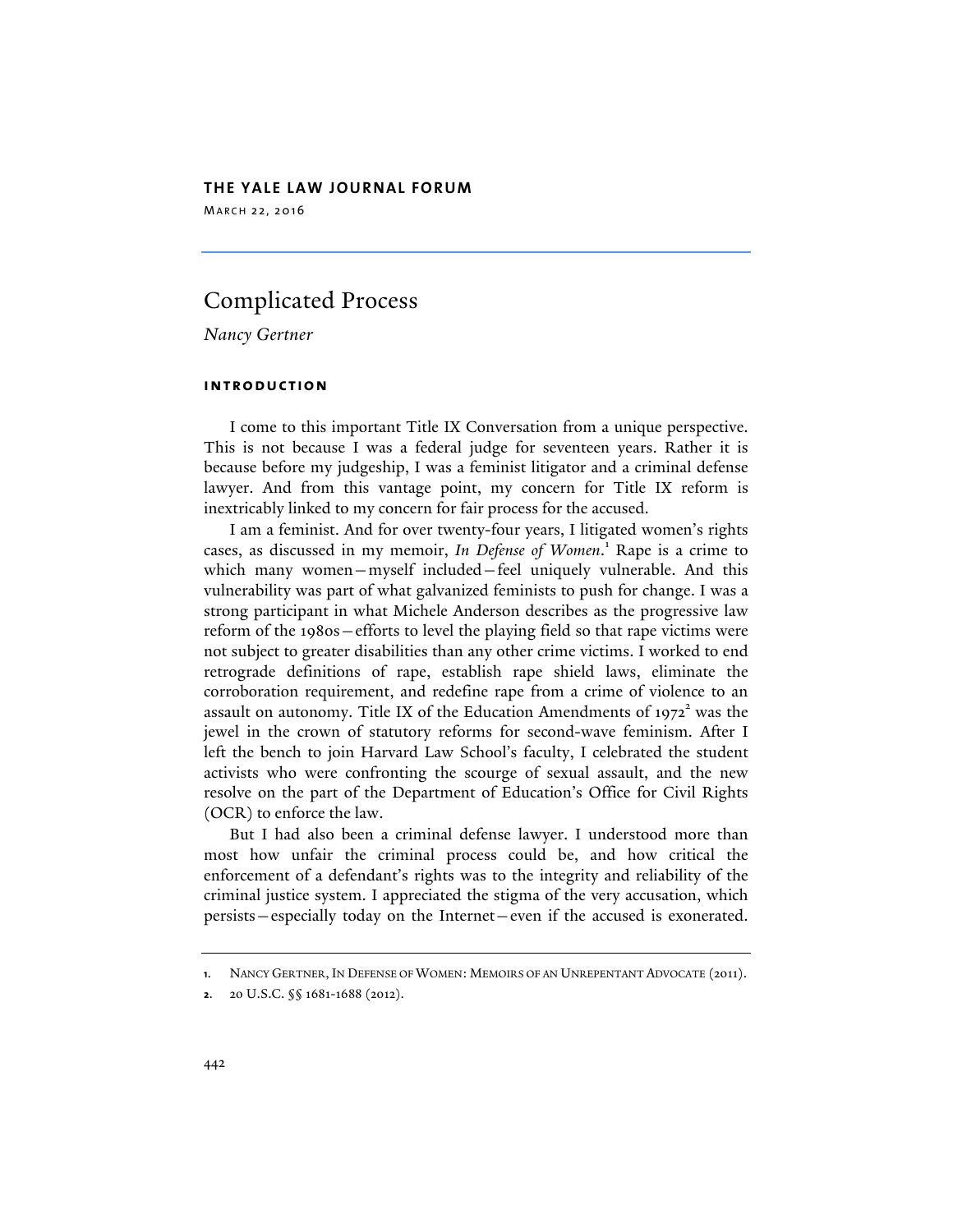And I understood the racial implications of rape accusations: the complex intersection of bias, stereotyping, and sex in the prosecution of this crime.

While I applauded OCR's vigorous Title IX enforcement, I was appalled when in 2014 Harvard University, like many other universities, promulgated new procedures that went far beyond what OCR required. Twenty-eight faculty members, I among them, protested, calling for reforms that would restore a fairer process. As a result, Harvard Law School (HLS) adopted separate policies with stronger protections for the accused. This story is worth exploring in this Title IX Conversation: not just for its own sake, but as a cautionary tale. It is a story about the risk of excessive zeal on all sides of this discussion, about how moderate reforms were mischaracterized, and about the dangers that arise when too little protection for the survivor swings too far in the opposite direction. Some have argued that the new HLS procedures wrongly seek to impose a criminal-law model upon campus adjudication. Similarly, they argue that it is a return to rape exceptionalism, singling out this crime for more stringent treatment than any other. It is neither; the HLS procedures provide a modicum of procedural protections, modifying traditional notions of due process to fit a university context. And rather than creating a procedure especially protective of those accused of sexual assault, the HLS procedures represented a reaction to the University's rape exceptionalism. Exceptional protections for the *victims* precipitated a reaction to insure fair process for the *accused*.

Finally, it is worth stepping back and reflecting on both the limits and the perils of Title IX adjudications. Title IX proceedings cannot meaningfully generate the norms of conduct surrounding sexual behavior on campus that are so desperately needed; they are necessarily confidential. And there are risks to the creation of what has been described as sex bureaucracy: government and university bodies regulating sex, on the one hand, and the encouragement of a greater police presence on campus, on the other. Meaningful social change has to address the causes of misconduct, the conditions that foster it, and the attitudes that legitimize it.

## **i. proposed title ix reforms at harvard university**

When I began teaching full time in the fall of 2011, Title IX issues were coming to a head on a number of campuses. Women were protesting the lack of campus enforcement; OCR was putting pressure on universities through its "guidance" and the speeches of its new Assistant Secretary. In response, Harvard University promulgated new procedures for accusations of sexual assault and sexual harassment. The twenty-eight HLS professors publicly opposed those new policies, finding them to be more like an inquisitorial Star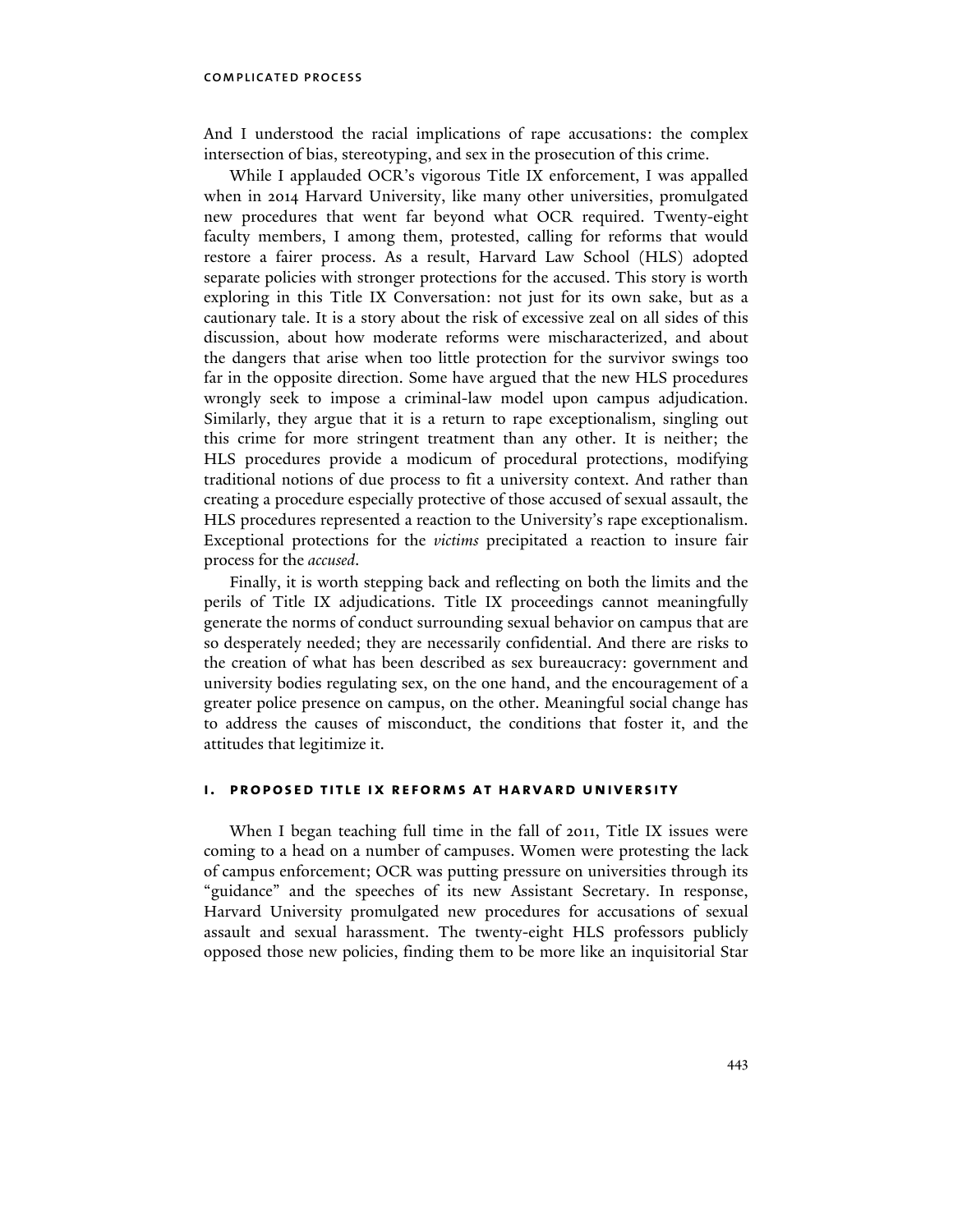Chamber than a just process. Our efforts were successful, and HLS adopted its own policies, independent of Harvard University's.<sup>3</sup>

While ostensibly in response to OCR's pressures, Harvard University's 2014 Sexual Harassment Policy and Procedures were released without OCR's approval.4 In significant respects, they went beyond OCR's guidance as spelled out in its 2011 "Dear Colleague" letter.<sup>5</sup>

OCR had clearly mandated a change in the burden of proof for accusations of sexual assault or harassment, requiring a preponderance of the evidence standard, with which Harvard now complied.<sup>6</sup> The rationale was that the "preponderance" standard was all that was required for civil-rights or sexualharassment cases litigated in the courts—so the same should be true for university procedures adjudicating sexual-assault allegations under Title IX. But the analogy was less than perfect. Preponderance is the standard in civil trials following months, if not years, of discovery through which each side finds out about the other's case, knows the evidence and the accusations, and has lawyers to ask the right questions. This was not so with the new Harvard regime. In that system, there were no lawyers, no meaningful sharing of information, and no hearings whatsoever.

Harvard's fact-finding process existed entirely within the four corners of the Title IX compliance office.<sup>7</sup> The Title IX officer advised the complaining witness, determined if the case should be investigated, and proceeded to a formal or informal resolution. If there was a formal investigation, the same officer appointed and trained the "Investigative Team," which included an employee of the Title IX office and a designee of the school with which the accused was affiliated. The Team notified the accused of the written charges, but while the accused had only one week to respond, there was no statute of limitations for the complainant's accusations.<sup>8</sup>

The Team interviewed the parties and, if it deemed appropriate, additional witnesses.<sup>9</sup> It issued a final report together with the Title IX officer, who had

**<sup>3</sup>**. For a fuller description of the history of the HLS procedures, see Nancy Gertner, *Sex, Lies and Justice*, American Prospect (Winter 2015), http://prospect.org/article/sex-lies-and-justice [http://perma.cc/PB5W-QKKW].

**<sup>4</sup>**. Harvard University could have waited for OCR approval before promulgating these procedures, as many schools have done.

**<sup>5</sup>**. Office of Civil Rights, *Dear Colleague Letter from Assistant Secretary for Civil Rights Russlynn Ali*, U.S. DEP'T EDUC. (Apr. 4, 2011) [hereinafter *DCL* 2011], http://www2.ed.gov/about /offices/list/ocr/letters/colleague-201104.html [http://perma.cc/X3CX-YKXG].

**<sup>6</sup>**. *Id.* at 10-11.

**<sup>7</sup>**. *Procedures for Handling Complaints Involving Students Pursuant to the Sexual and Gender-Based Harassment Policy*, HARV. UNIV. 5 (2013), http://titleix.harvard.edu/files/title-ix/files /harvard\_student\_sexual\_harassmnt\_procedures.pdf [http://perma.cc/GD67-CH96].

**<sup>8</sup>**. *Id.* at 4.

**<sup>9</sup>**. *Id.*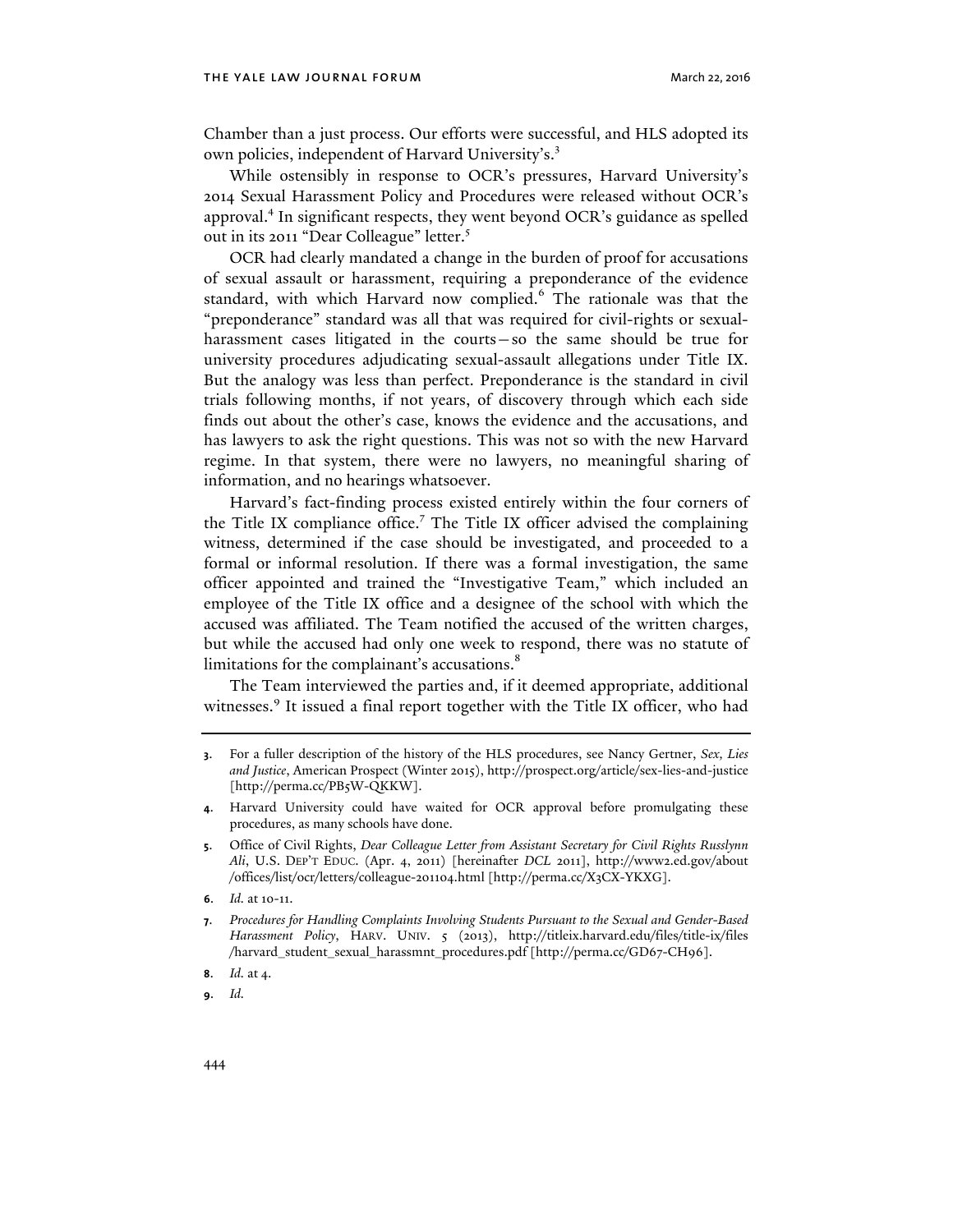been involved throughout, and provided recommendations concerning the appropriate sanctions to the individual schools. There was an appeal, but it was to that same Title IX officer and only available on narrow grounds. While the final sanction was determined by the individual school, the fact finding on which that sanction was based—this critical administrative report—could not be challenged.

To the twenty-eight HLS faculty members who signed the letter in opposition, this procedure did not remotely resemble a fair decision-making process.<sup>10</sup> All of the functions of the sexual-assault disciplinary proceeding -"investigation, prosecution, fact-finding, and appellate review"—were in one office, the Title IX compliance office-hardly an impartial entity.<sup>11</sup> Nothing in the new procedure required anything like a hearing at which both sides offer testimony or cross-examine opposing witnesses. Nothing enabled the accuser and accused to confront each other in any setting, whether directly (which surely may be difficult for the accuser) or at the very least through their representatives. Nor was there any meaningful opportunity for discovery of the facts charged and the evidence on which it was based; the respondent received a copy of the accusations and a preliminary copy of the Team's fact findings, to which he or she could quickly object—again, within seven days—but not all of the information gathered was necessarily included.

Nor were lawyers allowed to participate. The parties could have a "personal advisor" who could be a lawyer, but that advisor could not speak on his or her client's behalf at the critical stage—namely, the Team's interview.<sup>12</sup> The lawyers could only "ask to suspend the interviews briefly if they fe[lt] their advisees would benefit from a short break." <sup>13</sup> This procedure mirrored a defense lawyer's role in a grand jury: huddling with his client in the hallway, but only if the client happened to decide they needed to confer.

Nothing in OCR's 2011 "Dear Colleague" letter called for anything remotely like this proceeding. It called for an "adequate, reliable and impartial investigation of complaints, including the opportunity for both parties to present witnesses and other evidence" and to have access to any information that would be used at the "hearing."<sup>14</sup>

The letter of the twenty-eight faculty members led to an HLS-specific procedure. The procedure requires a more formal process: adjudicators from

**<sup>10</sup>**. Elizabeth Bartholet et al., *Rethink Harvard's Sexual Harassment Policy*, BOSTON GLOBE (Oct. 15, 2014), http://www.bostonglobe.com/opinion/2014/10/14/rethink-harvard-sexual -harassment-policy/HFDDiZN7nU2UwuUuWMnqbM/story.html [http://perma.cc/5SDT  $-LN7P$ ].

**<sup>11</sup>**. *Id.*

**<sup>12</sup>**. *Procedures for Handling Complaints*, *supra* note 7, at 5.

**<sup>13</sup>**. *Id.*

**<sup>14</sup>**. *DCL* 2011, supra note 5, at 11 nn.26, 28.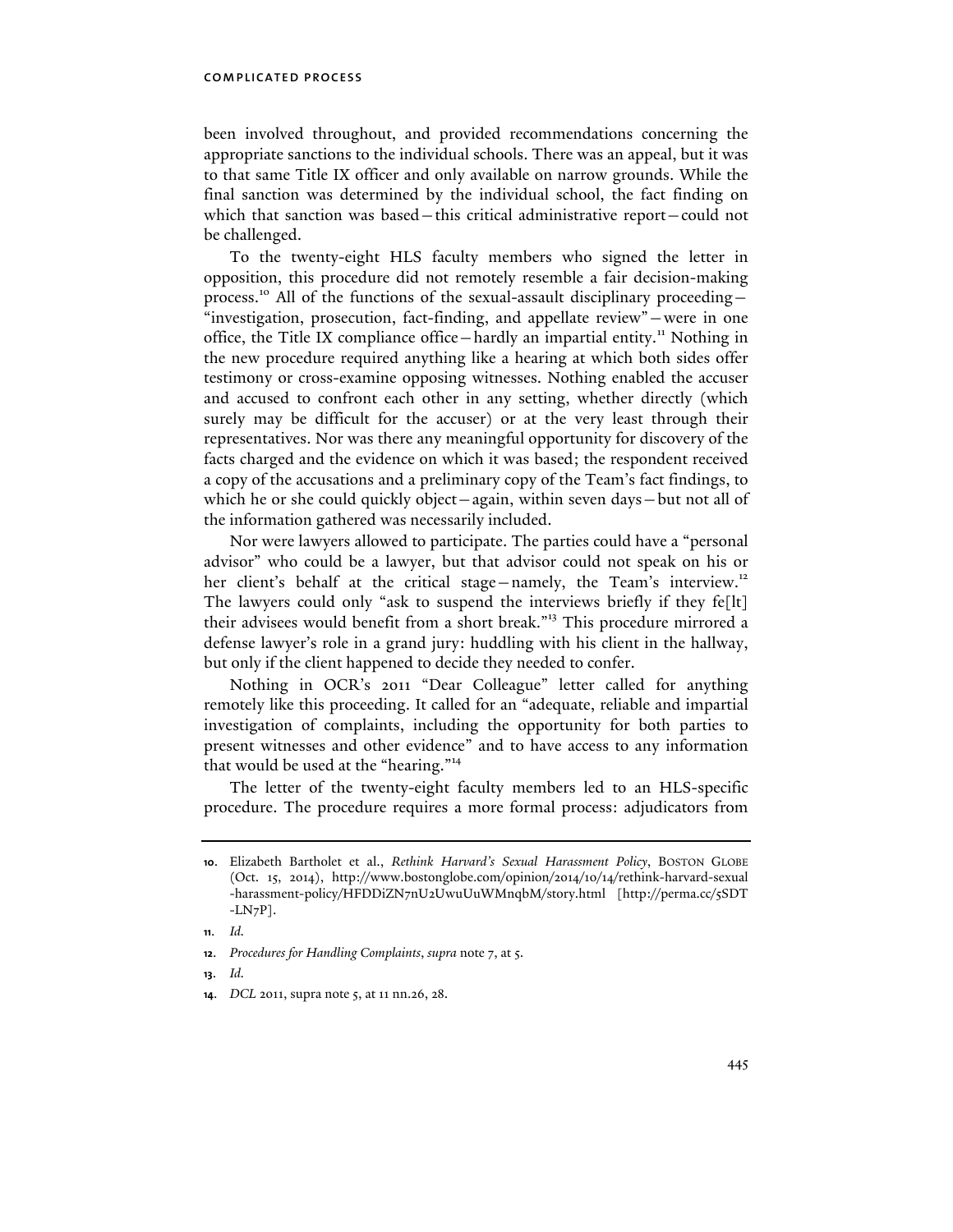outside the law school; reasonable time limits; and advisors, including lawyers, who are paid for by the school and are permitted to fully participate in the proceeding.<sup>15</sup> If either side requests a formal hearing, one is scheduled.<sup>16</sup> The Title IX investigator is charged with presenting the results of its investigation, but the parties may counter with witnesses and evidence.<sup>17</sup> While the parties may ask questions of each other, that questioning is done through the panel chair who is obliged to submit all relevant questions.<sup>18</sup> Closed-circuit television is available to allow questioning out of the physical presence of the other party.<sup>19</sup> And the outcome of the proceeding can be appealed to an appellate board consisting of faculty members of the Administrative Board (the board charged with handling disciplinary violations).

### **ii. complicated process**

It should have come as no surprise that law professors would press for a fairer process than the one implemented by the university. But what was surprising was the reaction to these modest reforms, a reaction in part reflected in this Title IX Conversation by the *Yale Law Journal*. 20

First, the HLS procedures do not amount to imposing a criminal-law model on accusations of campus sexual assault. I agree with Nancy Cantalupo that a criminal model is inappropriate, because Title IX's purpose is fundamentally different than the criminal law: Title IX has an affirmative mission of promoting equal educational opportunity for all students.<sup>21</sup> In addition, a college has the right to enforce norms of civility on its community, a higher standard of conduct than the criminal law. But the HLS procedures did not conflate the two; they did not engraft all of the protections of the Bill of Rights onto Title IX adjudications. The procedures sought to moderate the opposite tendency: the extent to which Harvard University's policy stripped the accused of even minimal procedural protections.

**19**. *Id.* 

**<sup>15</sup>**. *HLS Sexual Harassment Resources and Procedures for Students*, HARV. L. SCH. 6 (2014), http:// hls.harvard.edu/content/uploads/2015/07/HLSTitleIXProcedures150629.pdf [http://perma  $cc/FN<sub>5</sub>P-U<sub>3</sub>Y<sub>2</sub>$ .

**<sup>16</sup>**. *Id.* at 10.

**<sup>17</sup>**. *Id.*

**<sup>18</sup>**. *Id.* at 10-11.

**<sup>20</sup>**. *See e.g.*, Greg Piper, *"The Hunting Ground" Director Compares Due-Process Advocates to "Climate Change Deniers"*, COLLEGE FIX (Feb. 9, 2016), http://www.thecollegefix.com/post /26149 [http://perma.cc/VY2M-976W].

**<sup>21</sup>**. Nancy Chi Cantalupo, *For the Title IX Civil Rights Movement: Congratulations and Cautions*, 125 YALE L.J. F. 282 (2016) http://www.yalelawjournal.org/forum/for-the-title-ix-civil -rights-movement-congratulations-and-cautions [http://perma.cc/H66E-BMZT].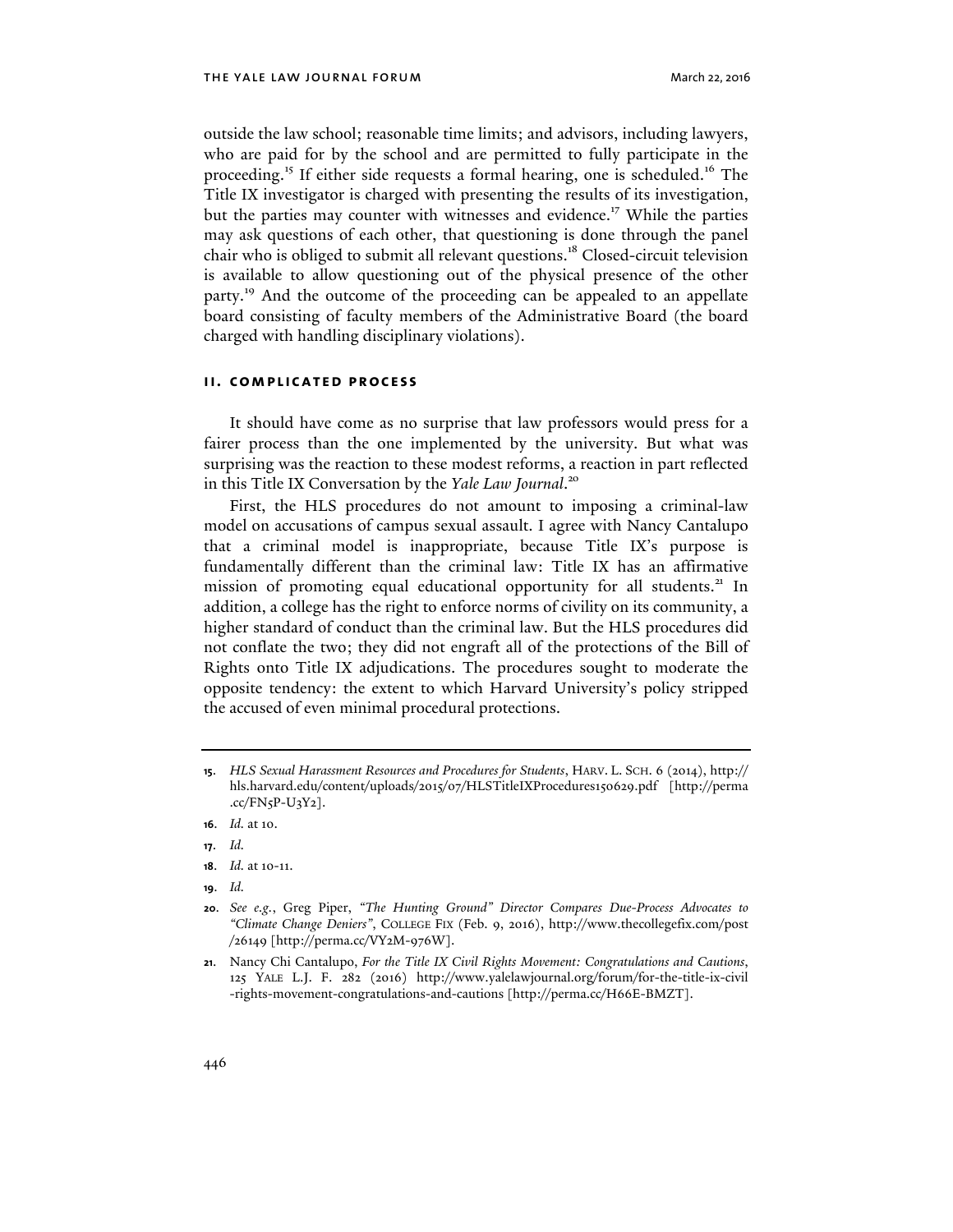Second, the HLS reforms do not represent a return to what Michelle Anderson has called rape exceptionalism,<sup>22</sup> mirroring "the traditional special burdens placed on rape prosecutions in the criminal law." <sup>23</sup> No one cared, she suggests, when the disciplinary process involved plagiarism, hazing, nonsexual assault, or even race discrimination.<sup>24</sup> Those who seek the kinds of procedural protections that the HLS faculty sought need to "make the case for why respondents in sexual assault cases should enjoy uniquely favorable rights, which so far, they have not done."<sup>25</sup>

The reality, however, is that the HLS reforms were not about creating "uniquely favorable" rights for those accused of sexual assault or harassment. History is instructive here: it was OCR that created special procedures for sexual assault and sexual harassment, as part of its mission to eliminate sex discrimination in education.<sup>26</sup> It was OCR, through its guidance as well as its decision to publicize investigations and their resolutions, that pressured universities to adopt special protections for accusers. The (appropriate) concern about the trauma of confronting the accused, and about the delay occasioned by hearings, led to special victim-centered rules that victims of hazing, nonsexual assault, or race discrimination did not enjoy. In effect, exceptional protections for the *victims* precipitated a reaction to ensure fair process for the *accused*, as the letter from the twenty-eight faculty members suggests.

Third, a fair process does not mean a return to old shibboleths about rampant false accusations of rape, but nor does it ignore such concerns. For example, hearing officers, after OCR's "Dear Colleague" letter, are instructed to take into account the neurobiology of sexual trauma. This means that when an accuser's story is inconsistent, when her memory is fragmented, or when recall is slow or difficult, the hearing officer is supposed to understand that such evidence is consistent with the neurobiological impact of stress

- **24**. *Id.*
- **25**. *Id.*

**<sup>22</sup>**. Michelle Anderson, *Campus Sexual Assault Adjudication and Resistance to Reform*, 125 YALE L.J. (forthcoming 2016) (manuscript at 46) (on file with author).

**<sup>23</sup>**. *Id.* at 35.

**<sup>26</sup>**. Office of Civil Rights, *Questions and Answers on Title IX and Sexual Violence*, U.S. DEP'T EDUC. (Apr. 29, 2014), http://www2.ed.gov/about/offices/list/ocr/docs/qa-201404-title-ix .pdf [http://perma.cc/AHR6-8YF8]. OCR notes that the "Dear Colleague" letter "[p]rovides guidance on the unique concerns that arise in sexual violence cases." *Id.* at 1. And while a school may use the regular student disciplinary procedures, those procedures must meet the special requirements of Title IX. And inappropriate procedures can themselves generate Title IX accusations: "Allowing an alleged perpetrator to question an alleged victim directly may be traumatic or intimidating, thereby possibly escalating or perpetuated a hostile environment." *DCL* 2011, *supra* note 5, at 12.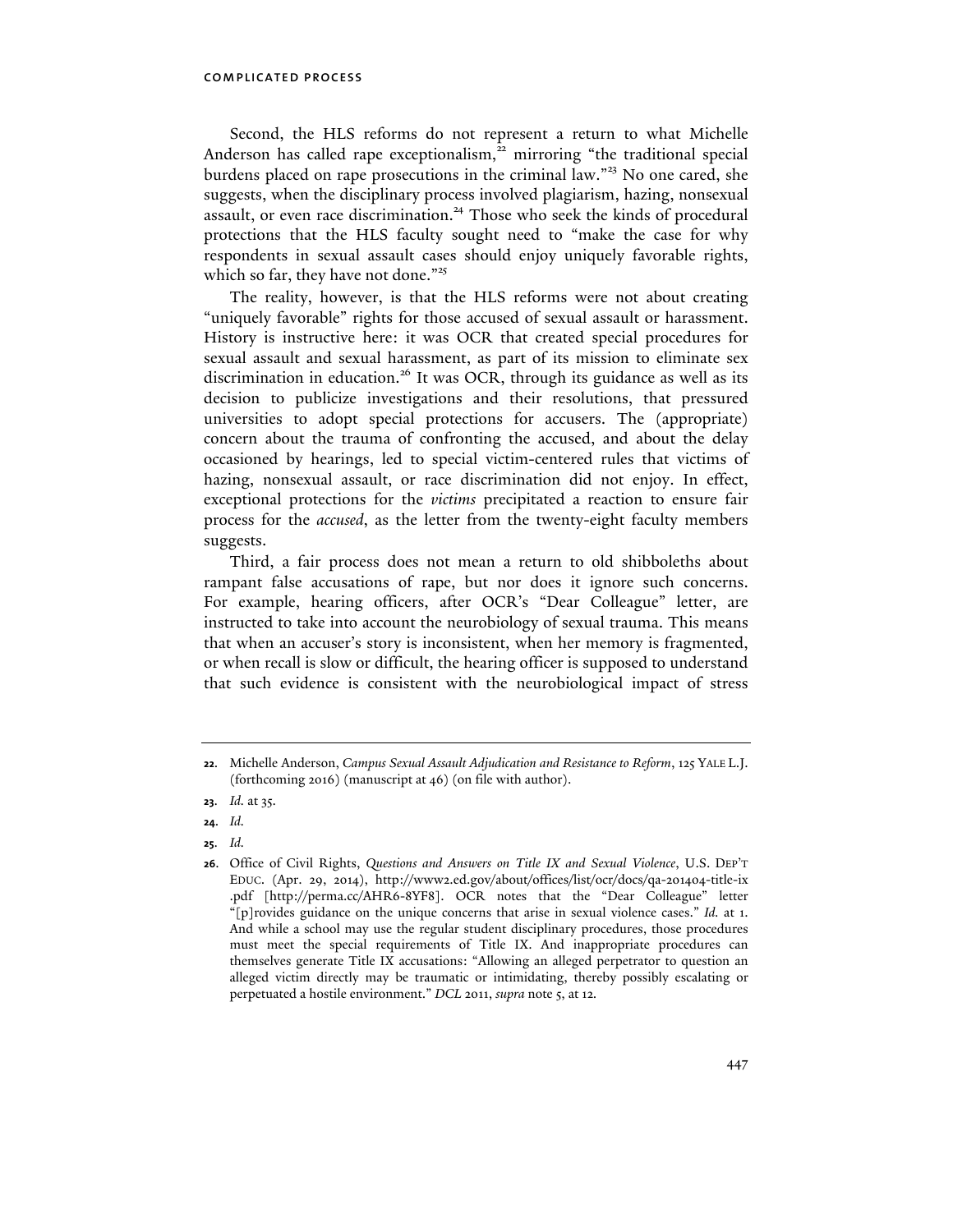and emotional memories.<sup>27</sup> But the opposite is also true: the hearing officer should understand that such characteristics may also be consistent with lack of credibility, evasiveness, and contrivance. Likewise, evidence that the complainant did not express any objection to sex may be consistent with being "frozen in fear," the neurobiological condition known as "tonic immobility." $^{\overline{x^8}}$ But it may also be consistent with second thoughts following a consensual encounter. It is surely traumatic for the accuser to repeat her story over again. However flawed, that is the way we test narratives of misconduct: questioning the witness and probing for contradictions or improbable accounts. While we know from the Innocence Project that even these "tests" can produce wrongful convictions, they are more likely to produce reliable results than a one-sided administrative proceeding with a single investigator.

Fourth, while the procedures for adjudicating sexual assault and sexual harassment are critical, there are obviously limits to any process, especially campus adjudications of sexual harassment and sexual assault. Adjudication typically generates norms of conduct—a civil or a criminal trial results in a "public judgment implementing state-generated regulatory norms."<sup>29</sup> But norm generation is difficult in the context of sexual-assault cases in which the proceedings are confidential. And norm generation is especially critical here, given the pace at which sexual mores are changing and the profound generational and cultural divides surrounding them. The proper procedures for adjudicating these claims are the beginning, not the end, of the analysis. Even a perfect procedure cannot guarantee a favorable outcome for the victim; old attitudes die hard, and addressing those attitudes is where the movement should focus.

Fifth, there are other perils here. On the one hand, as Jeannie Suk and Jacob Gersen describe, there are dangers in inviting bureaucracies—university and governmental—to regulate not just rape and sexual violence but what the authors call "ordinary sex": conduct in which consenting adults choose to participate.<sup>30</sup> There is, as they suggest, "a real contest about where the line between sex and sexual violence or harassment is, and as with all lines, there

**28**. *Id.*

**<sup>27</sup>**. See, for instance, the slides presented by Rebecca Campbell, Ph.D. (Professor of Psychology, Michigan State University) for the National Institute of Justice. Rebecca Campbell, *The Neurobiology of Sexual Assault*, NAT'L INST. JUST. (Dec. 3, 2012), http://nij.gov/multimedia /presenter/presenter-campbell/Pages/welcome.aspx [http://perma.cc/PL3P-NNB3]. The "Dear Colleague" letter called for special training and experience precisely along these lines, namely training in the effects of trauma including "neurobiological changes" that derive from rape.

**<sup>29</sup>**. Judith Resnik, *Whither and Whether Adjudication?*, 86 B.U. L. REV. 1101, 1123 (2006).

**<sup>30</sup>**. Jacob Gersen & Jeannie Suk, *The Sex Bureaucracy*, 104 CALIF. L. REV. (forthcoming 2016) (manuscript at 1), http://web.law.columbia.edu/sites/default/files/microsites/law-theory -workshop/files/the\_sex\_bureaucracy\_21.pdf [http://perma.cc/2D5L-EG9V].